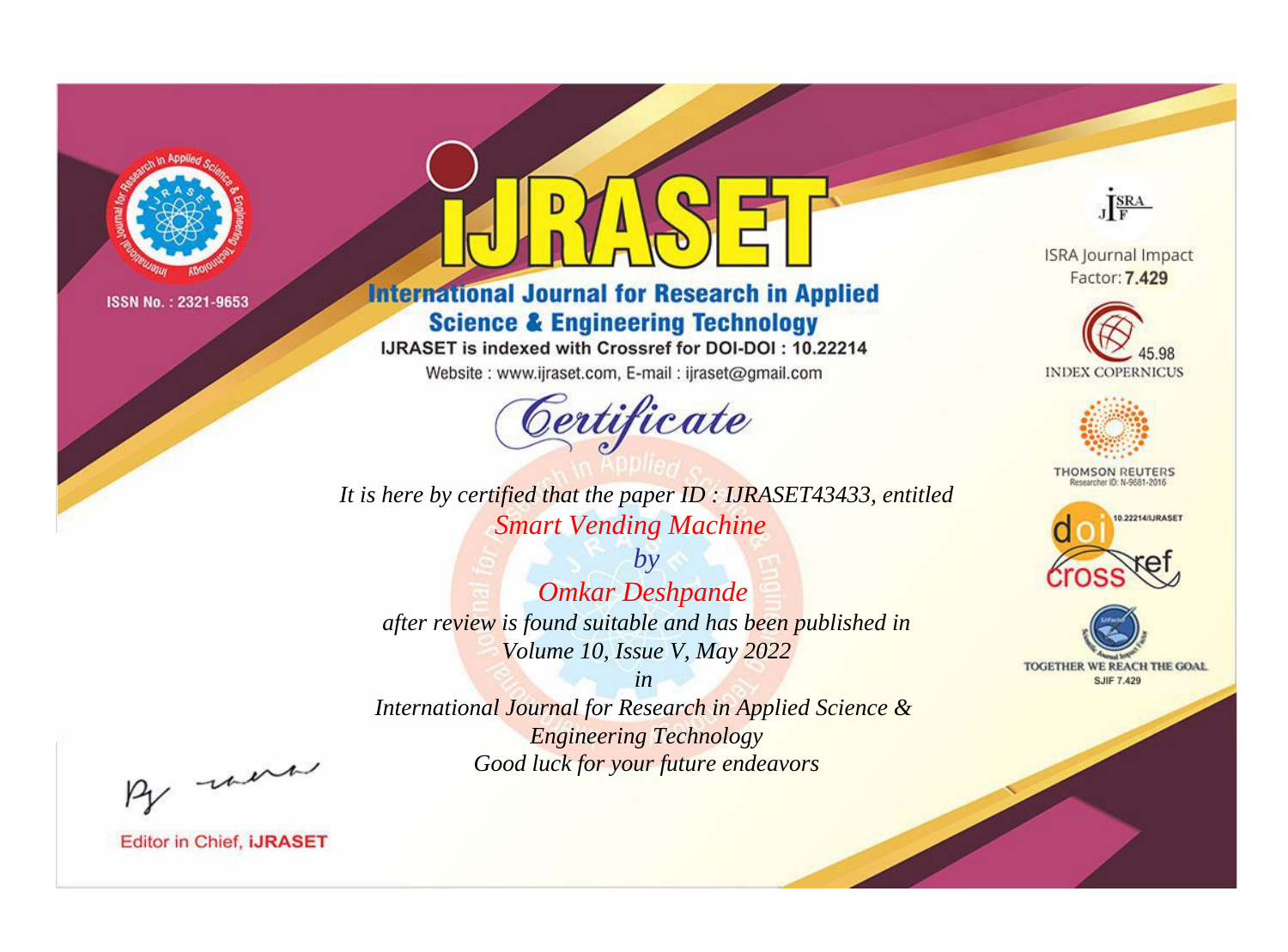

# **International Journal for Research in Applied Science & Engineering Technology**

IJRASET is indexed with Crossref for DOI-DOI: 10.22214

Website: www.ijraset.com, E-mail: ijraset@gmail.com



*It is here by certified that the paper ID : IJRASET43433, entitled Smart Vending Machine*

*by Sughosh Pande after review is found suitable and has been published in Volume 10, Issue V, May 2022*

*in International Journal for Research in Applied Science & Engineering Technology Good luck for your future endeavors*



**ISRA Journal Impact** Factor: 7.429





**THOMSON REUTERS** 





By morn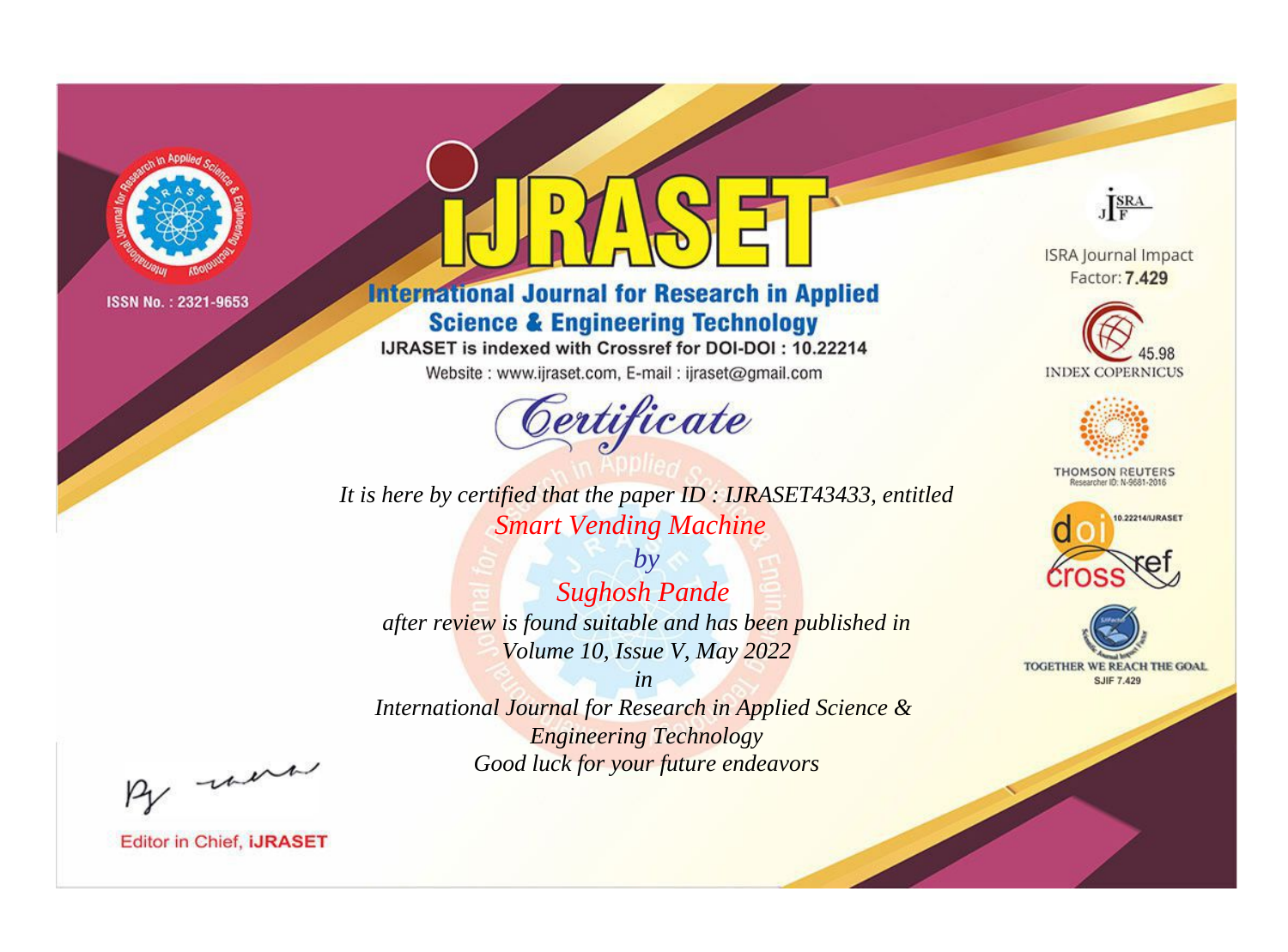

# **International Journal for Research in Applied Science & Engineering Technology**

IJRASET is indexed with Crossref for DOI-DOI: 10.22214

Website: www.ijraset.com, E-mail: ijraset@gmail.com



**ISRA Journal Impact** Factor: 7.429

JERA





**THOMSON REUTERS** 



TOGETHER WE REACH THE GOAL **SJIF 7.429** 

It is here by certified that the paper ID: IJRASET43433, entitled **Smart Vending Machine** 

 $by$ Anusha Sure after review is found suitable and has been published in Volume 10, Issue V, May 2022

 $in$ International Journal for Research in Applied Science & **Engineering Technology** Good luck for your future endeavors

By morn